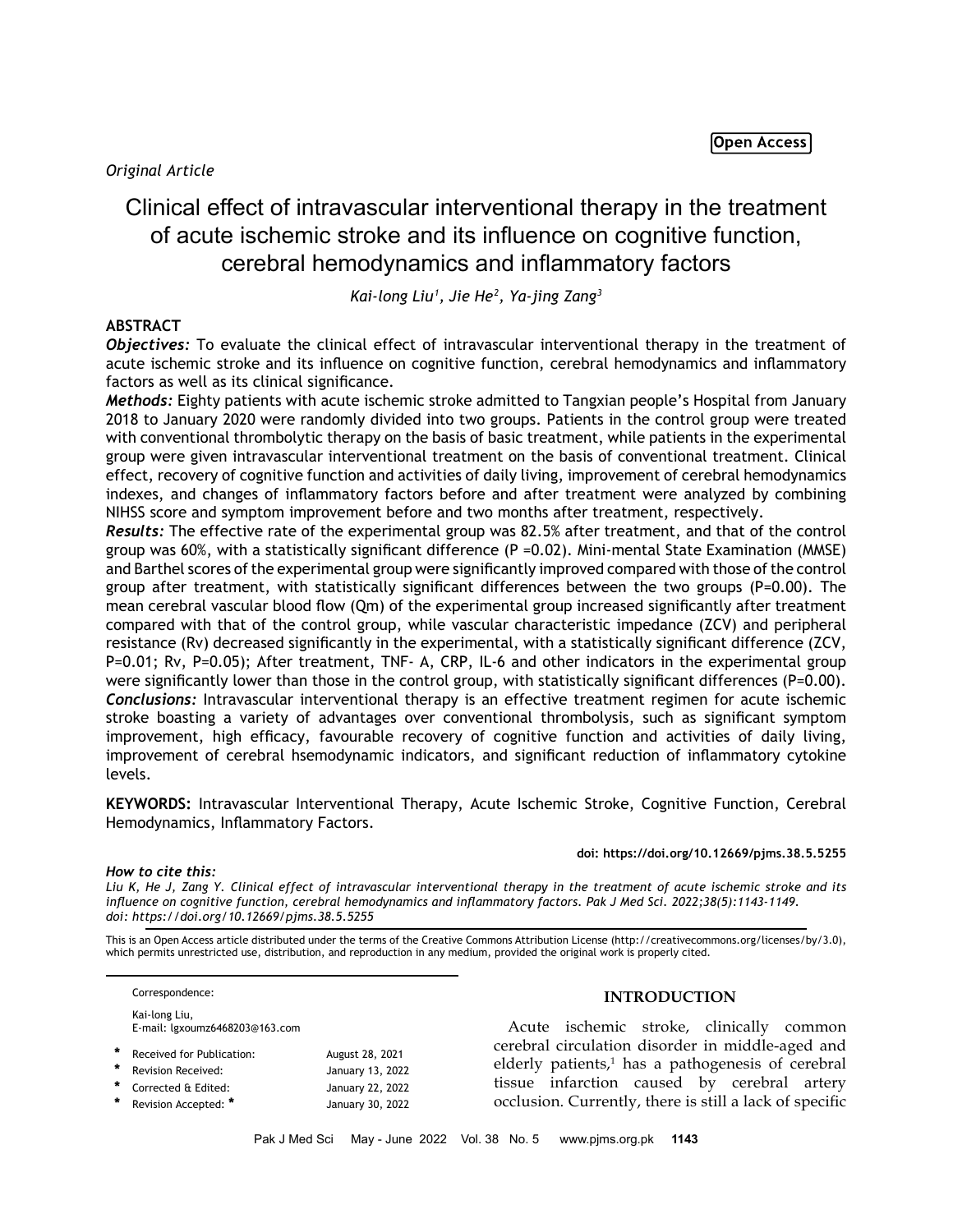treatment for this disease. It is the second leading cause of death in the world and a major cause of long-term disability, causing an annual global economic burden.2

It has been considered in relevant studies<sup>3</sup> that restoring the effective blood supply of ischemic brain cells before the irreversible ischemic necrosis of brain cells plays an important role in restoring cerebral blood perfusion and improving the ischemic penumbra brain tissue.<sup>4</sup> Intravenous thrombolytic therapy is currently the preferred treatment for this disease, and the commonly used drugs include recombinant tissue-type fibrinolytic activator (RT-PA) and urokinase. However, such a treatment method is limited in its clinical application owing to the narrow time window of intravenous thrombolysis, strict indications for medication and large side effects.5

In recent years, with the development of intravascular interventional therapy, mechanical stent interventional thrombus removal and intravascular thrombolysis have been gradually applied in clinical practice. This treatment method is widely sought after for its simple operation, quick operation, direct action on the lesion sites of blood vessels, and high vascular recanalization rate.<sup>6</sup> Great progress has been made in the research on the mechanism of ischemic stroke. Studies have pointed out that<sup>7</sup> inflammatory factors exert an important role in the formation of atherosclerotic plaques and can participate in reactions such as vascular endothelial injury and vascular restenosis. In this paper, intravascular interventional therapy was utilized to treat acute ischemic stroke.

## **METHODS**

A randomized controlled trial was used in this study. A total of 80 patients with acute ischemic stroke admitted to Tangxian people's Hospital from January 2018 to January 2020 were selected and randomly divided into two groups according to random number table method: the control group and the experimental group, with 40 cases in each group. There were 22 males and 18 females in the experimental group, aged 54-73 years old, with an average of 66.11±4.84, while there were 24 males and 16 females in the control group, aged 51-74 years, with an average of 64.15±6.23. No significant difference was observed in the comparison of the general data between the two groups, which was comparable between the groups Table-I.

*Ethical Approval:* The study was approved by the Institutional Ethics Committee of Tangxian people's Hospital on March 10, 2018 (No.[2018]027), and written informed consent was obtained from all participants.

# *Inclusion criteria:*

- Patients who meet the diagnostic criteria of acute cerebral infarction<sup>8</sup> by CT, MRI, digital subtraction angiography and other clinical examinations, and the duration of neurological symptoms is greater than one hour.
- Patients with onset time < 6h:
- Patients with moderate stroke or above (NIHSS  $score \geq 5$  points)<sup>9</sup>;
- Patients younger than 75 years old;
- Patients with moderate cognitive impairment  $(MMSE10-20$  points)<sup>10</sup>;
- Patients with moderate to severe disorders in activities of daily living (Barthel index  $20-60$ )<sup>11</sup>;
- Patients who themselves or their family members agree to the study and sign the consent form, and are able to cooperate with the study.

# *Exclusion criteria:*

- Patients with cerebral hemorrhage or subarachnoid hemorrhage confirmed by CT or MRI;
- Patients with severe heart, liver, and kidney insufficiency that cannot be satisfactorily controlled;
- Patients with recent (within three months) history of cerebral infarction, myocardial infarction or craniocerebral trauma or previous history of hemorrhagic disease;
- Patients with severe hypertension (Grade-III and above);
- Patients with severe abnormal blood coagulation function;
- Patients with incomplete clinical data.

Both groups were given basic treatment, such as lowering intracranial pressure, alleviating cerebral edema, scavenging oxygen free radicals, correcting water and electrolyte disorders, nutritional support, and nourishing brain cells, and other symptomatic treatments. Patients in the control group were treated with conventional thrombolytic therapy on the basis of basic treatment. The specific regimen was as follows: 10% of alteplase 0.9mg/kg was given intravenously within two minutes, and the remaining 90% was given intravenously by infusion pump within one hour, with the maximum dose not exceeding 100 mg. Butylphthalide 25mg was intravenously administered for >50 minutes, bid, with an interval of no less than 6h for consecutive 2 weeks.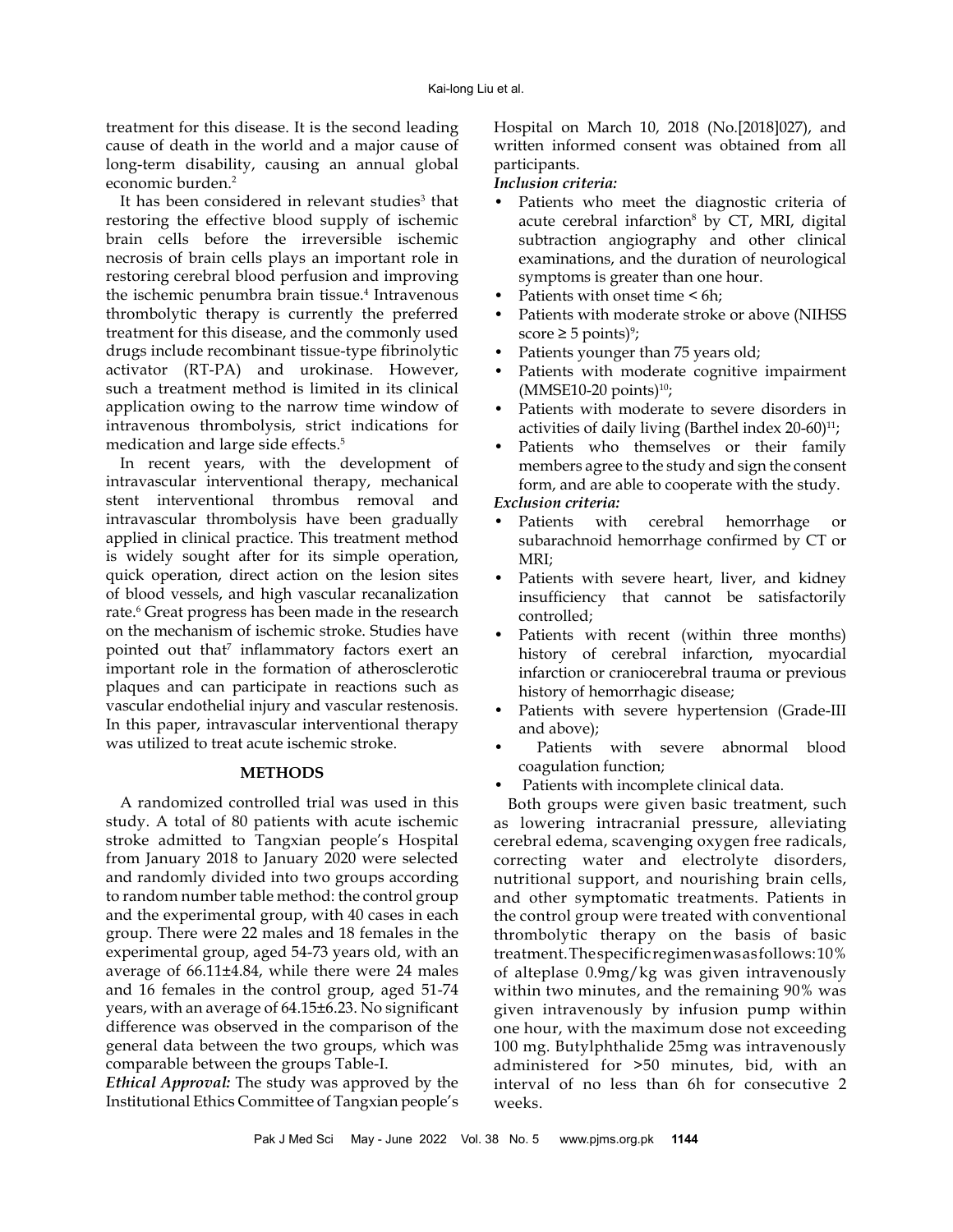#### Treatment of Acute Ischemic Stroke

|                  |                    |               | $\boldsymbol{P}$ |
|------------------|--------------------|---------------|------------------|
| $66.11\pm4.84$   | $64.15 \pm 6.23$   | 1.57          | 0.12             |
| 22 (55%)         | 24 (60%)           | 0.20          | 0.65             |
|                  |                    |               |                  |
| 9(22.5%)         | 11 (27.5%)         | 0.27          | 0.60             |
| 18 (45%)         | 17 (42.5%)         | 0.05          | 0.82             |
| 13 (32.5%)       | 10(25%)            | 0.55          | 0.45             |
|                  |                    |               |                  |
| 17 (42.5%)       | 19 (47.5%)         | 0.20          | 0.65             |
| 10(25%)          | 6(15%)             | 1.25          | 0.26             |
| 13 (32.5%)       | 15 (37.5%)         | 0.22          | 0.63             |
|                  |                    |               |                  |
| 30 (75%)         | 33 (82.5%)         | 0.67          | 0.41             |
| 26 (65%)         | 23 (57.5%)         | 0.47          | 0.49             |
| 29 (72.5%)       | 27 (67.5%)         | 0.24          | 0.62             |
| 13 (32.5%)       | 10(25%)            | 0.55          | 0.45             |
| 17.73±6.21       | 18.03±5.73         | 0.22          | 0.82             |
| $17.47 \pm 2.76$ | $16.73 \pm 3.01$   | 1.15          | 0.26             |
| 27.35±7.90       | $26.59 \pm 6.77$   | 0.46          | 0.65             |
|                  | Experimental group | Control group | $t/\chi^2$       |

Table-I: Comparative analysis of general data between the experimental group and the control group ( $\overline{X}$ ±S) n=40.

P>0.05.

Patients in the experimental group were given intravascular interventional treatment on the basis of conventional treatment: Patients were placed in supine position under local anesthesia. First, the right femoral artery of the patients was intubated and a 6 F catheter sheath was inserted. Then, the appropriate angiographic catheter was selected for whole-brain arteriography to understand the location and severity of embolization. For patients who had poor perforator angiography or no large artery occlusion, 100000 U urokinase were injected intravenously into the arterial trunk on the side with poor development or the vein on the opposite side of the lesion. Then, based on the development of the patients' condition, urokinase were injected at a dose of 20000 U per minute for 15min. For patients with vascular occlusion, the catheter was guided by the micro-guide wire close to the position of the occluded blood vessel through the auxiliary role of the catheter, the stent was released and shaped, and the stent was observed under angiographic monitoring for 5min and then retracted. At the same time, the guide catheter was used to withdraw the broken thrombus, and 15mi later, angiography was performed again to observe and evaluate the patients' vascular recanalization. In case of satisfactory recanalization, the procedure would be completed, otherwise the thrombectomy would be repeated. Head CT or MRI was reexamined 24hour postoperatively. If there was no obvious hemorrhage, aspirin was taken orally 100 mg at one tablet/daily.

*Observation Indicators: Observation of clinical effects:* Comprehensive analysis was conducted on the patients before treatment and 2 months after treatment by combining NIHSS score and symptom improvement.12 *Markedly effective:* Symptoms and signs have basically disappeared, and NIHSS score has improved by more than 90%; Effective: Symptoms and signs have significantly improved, and NIHSS score has improved by 45%-90%; Invalid: Symptoms and signs have not improved significantly, and NIHSS score has improved by less than 17%. Effective rate is equal to the sum of markedly effective and effective. *Recovery of cognitive function and activities of daily living:* MMSE scale and Barthel scale were used to evaluate the recovery of cognitive function and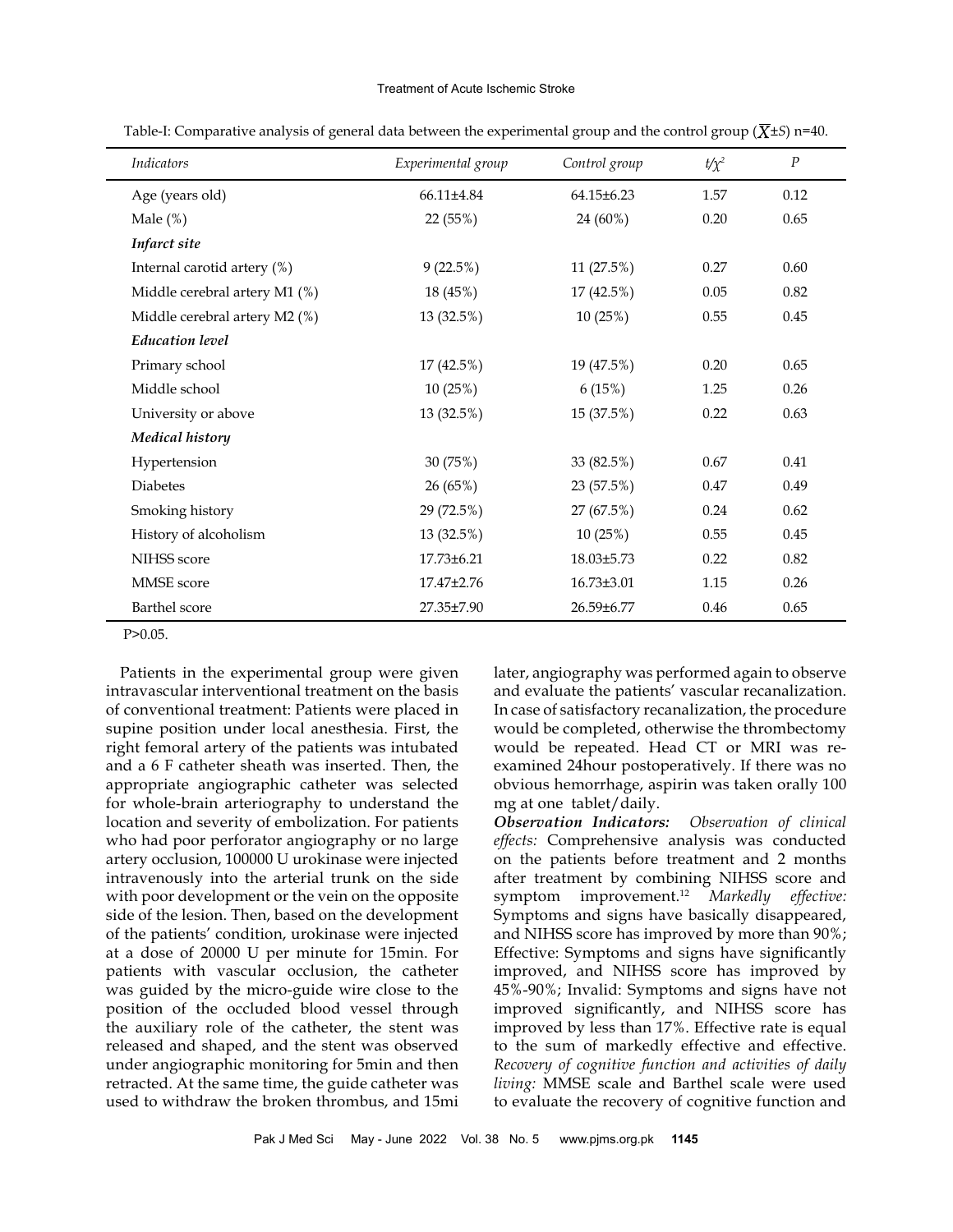| Group              | Markedly effective | Effective | <i>Invalid</i> | Effective rate |
|--------------------|--------------------|-----------|----------------|----------------|
| Experimental group | 14                 | 19        |                | 33 (82.5%)     |
| Control group      |                    | 17        | 16             | 24 (60%)       |
| $C^2$              |                    |           |                | 4.94           |
| P                  |                    |           |                | 0.02           |

Table-II: Comparative analysis of the clinical efficacy of the two groups  $(\overline{X} \pm S)$  n=40.

 $p<0.05$ .

activities of daily living before treatment and 2 months after treatment. MMSE evaluation criteria: Normal: 27-30 points: mild cognitive impairment 21-27 points, moderate 10-20 points, severe 0-9 points; Barthel index evaluation criteria: The total Barthel index score is 100 points. Patients with a score of 60 or more have mild dysfunction, but can live on their own. Patients with a score of 40-60 have moderate dysfunction and need assistance in life. Patients with a score of 20-40 have severe dysfunction and need great help in life. Patients with a score of less than 20 are completely disabled and completely dependent on their lives. 3) Observation of cerebral hemodynamic indicators: Cerebral hemodynamic indexes, including mean cerebral vascular blood flow (Qm), vascular characteristic impedance (ZCV), and peripheral resistance (Rv), were detected by cerebrovascular function detector before treatment and 2 months after treatment, respectively, and the differences between the two groups were compared and analyzed. *Inflammatory factors:* 5ml of peripheral venous blood was drawn from all patients before treatment and in the morning after treatment, and enzyme-linked immunosorbent assay (ELISA) was used to detect tumor necrosis factor (TNF-a) and C-reactive protein (CRP), interleukin 6 (IL-6) and other inflammatory factors.

*Statistical Analysis:* All the data were statistically analyzed by SPSS 20.0 software, and the measurement data were expressed as  $(\overline{X} \pm S)$ . Two independent sample t-test was used for intergroup data analysis, paired t test was used for intra-group data analysis, and 2-test was adopted for rate comparison. P<0.05 indicates a statistically significant difference.

### **RESULTS**

Comparison of the two groups showed that the effective rate of the experimental group was 82.5%, which was significantly higher than that of the control group (60%), with a statistically significant difference (P=0.02, Table-II).

No statistically significant difference can be seen in the comparison of MMSE and Barthel scores between the experimental group and the control group before treatment ( $P > 0.05$ ). Both MMSE and Barthel scores of the experimental group improved significantly compared with those of the control group after treatment, with a statistically significant difference was seen between the two groups (P=0.00, Table-III).

No statistically significant difference can be seen in the comparison between the experimental group and the control group in terms of mean

Table-III: Comparative analysis of the recovery of cognitive function and activities of daily living in the two groups before and after treatment  $(\overline{X} \pm S)$  n=40.

| <i>Indicators</i> |                              | Experimental group | Control group  |      |      |  |
|-------------------|------------------------------|--------------------|----------------|------|------|--|
| <b>MMSE</b> score | Before treatment             | $17.47 \pm 2.76$   | $16.73\pm3.01$ | 1.15 | 0.26 |  |
|                   | After treatment*             | 25.74+3.79         | 22.06+2.21     | 5.30 | 0.00 |  |
| Barthel score     | Before treatment             | 27.35+7.90         | 26.59+6.77     | 0.46 | 0.65 |  |
|                   | After treatment <sup>*</sup> | 57.48±12.07        | 47.35+9.81     | 4.12 | 0.00 |  |

 $*p<0.05$ .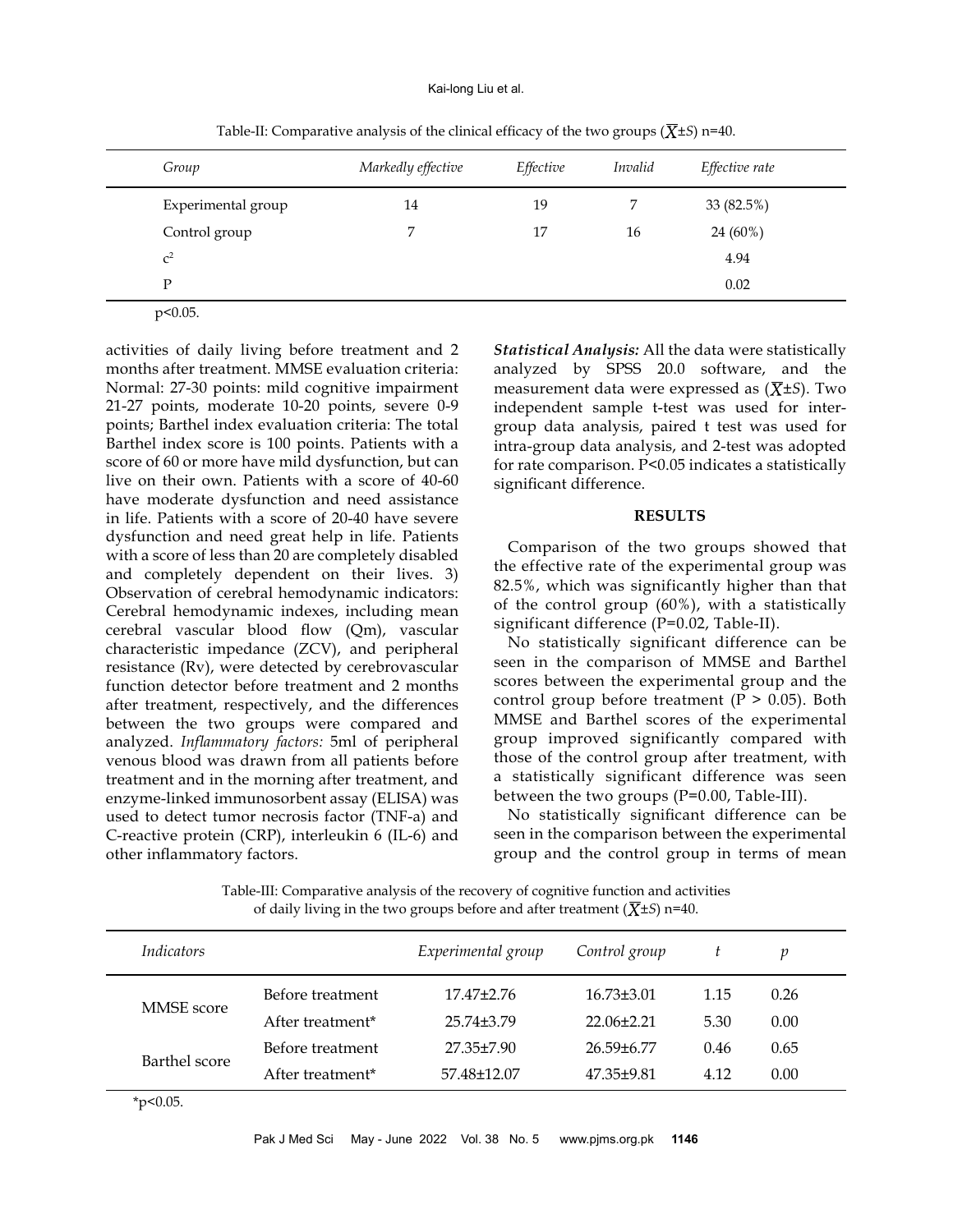| <i>Indicators</i> |                  | Experimental group | Control group     | t    | p    |
|-------------------|------------------|--------------------|-------------------|------|------|
|                   | Before treatment | $3.21 \pm 0.18$    | $3.24 \pm 0.23$   | 0.65 | 0.52 |
| $Q_{m}$ (ml/s)    | After treatment* | $4.65 \pm 0.73$    | $4.24 \pm 0.55$   | 2.84 | 0.00 |
|                   | Before treatment | $23.50\pm5.72$     | $23.61 + 4.98$    | 0.09 | 0.93 |
| ZCV(KPs/m)        | After treatment* | $17.63\pm3.38$     | $20.64\pm3.72$    | 3.78 | 0.01 |
| $Rv$ (KP s/m)     | Before treatment | 76.75±11.27        | 75.73±10.98       | 0.41 | 0.68 |
|                   | After treatment* | $58.21 \pm 12.43$  | $63.75 \pm 11.84$ | 2.04 | 0.04 |

Table-IV: Comparative analysis of cerebral hemodynamic indexes before and after treatment in the two groups  $(\overline{X} \pm S)$  n=40.

\*p<0.05.

cerebral vascular blood flow (Qm), vascular characteristic impedance (ZCV), peripheral resistance (Rv) and other indicators before treatment ( $P > 0.05$ ). Qm of the experimental group increased significantly compared with the control group after treatment, with a statistically significant difference (P=0.00). ZCV and Rv were significantly lower in the experimental group than in the control group after treatment, with a statistically significant difference (ZCV, P=0.01; Rv, P=0.05) (Table-IV).

Again no statistically significant difference can be seen in the comparison of tnF-A, CRP, IL-6 and other indicators between the experimental group and the control group before treatment  $(P > 0.05)$ . After treatment, tnF-A, CRP, IL-6 and other indicators of the experimental group were significantly reduced compared with the control group, showing a statistically significant difference (P=0.00) (Table-V).

### **DISCUSSION**

Acute ischemic stroke is characterized by high incidence, high disability rate and high mortality.13 Early reperfusion therapy can improve reversible brain cell damage, while thrombolytic therapy was once considered to be an effective means for the treatment of acute ischemic stroke, which can promote the recanalization of occluded cerebral arteries, quickly restore the blood flow of cerebral infarction lesions, and improve neurological function.13 Therefore, intravenous thrombolysis was once regarded as the preferred clinical treatment for acute ischemic stroke. However, intravenous thrombolysis also has certain shortcomings, such as low blood vessel recanalization rate, many complications, small safety time window, etc., coupled with individual differences in patients, making it difficult to achieve the desired results.<sup>14</sup> It was considered in the study by Kumar et al.<sup>15</sup> that patients with

Table-V: Comparative analysis of changes in inflammatory factors before and after treatment in the two groups  $(\overline{X} \pm S)$  n=40.

| <i>Indicators</i>    |                              | Experimental group | Control group    |       | p    |  |
|----------------------|------------------------------|--------------------|------------------|-------|------|--|
| TNF- $\alpha$ (ng/L) | Before treatment             | 45.36±11.25        | $45.62 + 11.7$   | 0.68  | 0.21 |  |
|                      | After treatment*             | $6.95 \pm 1.21$    | $11.58 + 2.45$   | 4.38  | 0.00 |  |
| $CRP$ (mg/L)         | Before treatment             | 44.27+7.46         | 44.33±7.59       | 0.34  | 0.46 |  |
|                      | After treatment <sup>*</sup> | $6.42 \pm 1.13$    | $10.79 + 3.07$   | 11.27 | 0.00 |  |
| IL-6 $(ng/L)$        | Before treatment             | $10.26 \pm 1.84$   | $10.35 \pm 1.73$ | 0.27  | 0.64 |  |
|                      | After treatment*             | $3.16 \pm 0.23$    | $5.49 \pm 1.82$  | 9.06  | 0.00 |  |

 $*$  p<0.05.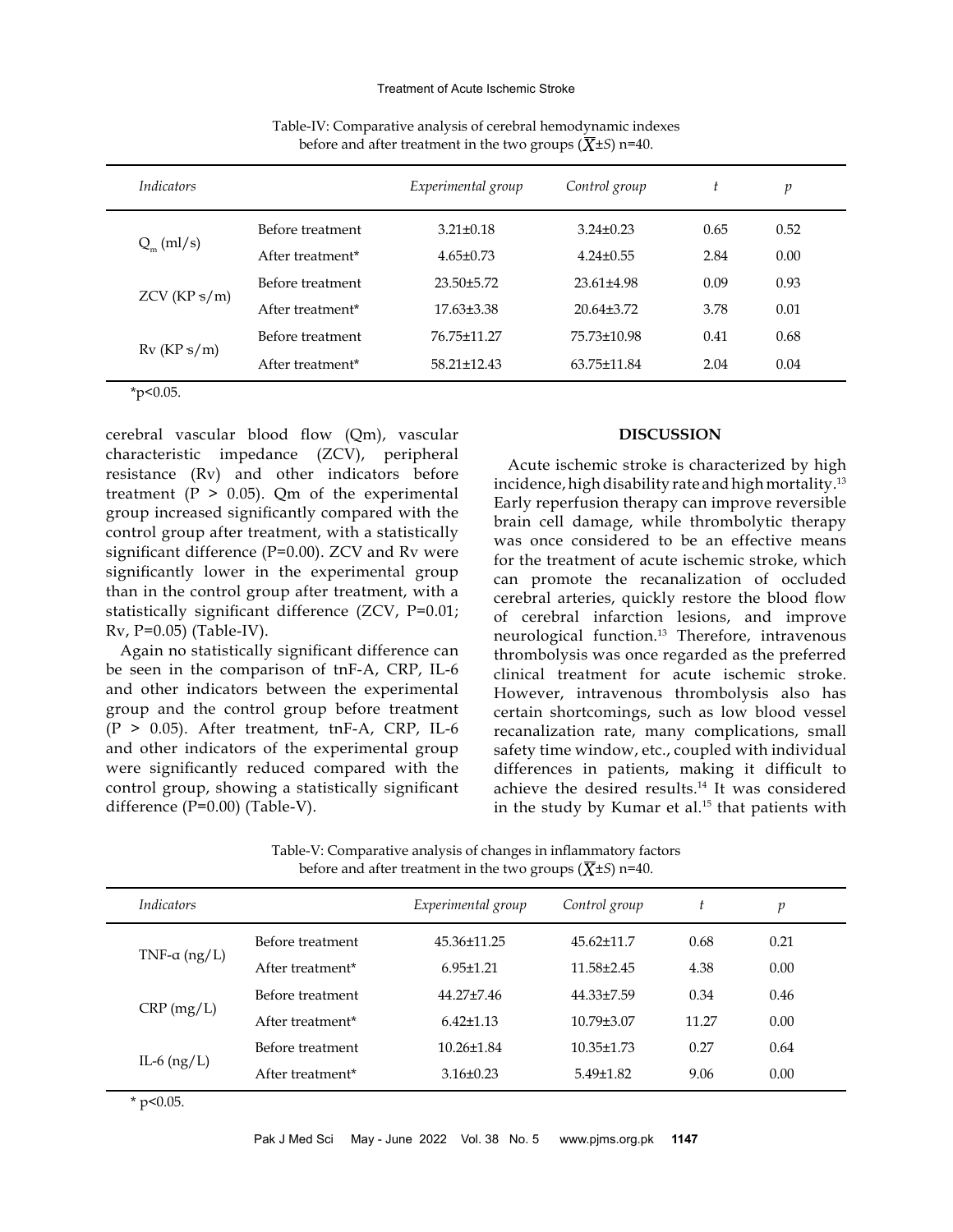acute ischemic stroke were given intravenous thrombolysis at an ultra-early stage and the blood vessel recanalization was about 60%, and there are still some patients who are difficult to benefit from this treatment. In recent years, intravascular interventional therapy has attracted clinical attention, which includes intravascular thrombolysis and mechanical thrombectomy.16 The former can more effectively improve the local drug concentration, reduce the loss of thrombolytic drugs, and increase the contact area between thrombolytic drugs and emboli, so as to achieve the direct recanalization of blood vessels at the lesion site and quickly restore the oxygen supply of blood at the distal end of occluded vessels.17 Mechanical stent interventional thrombectomy boasts to support the diseased blood vessel, quickly remove the obstructed thrombus, restore and maintain smooth blood circulation,<sup>18</sup> and can prolong the treatment time window, shorten the recanalization time, and improve the recanalization rate.

Previous studies have shown that intravascular intervention in acute stroke improved clinical outcomes without increasing overall mortality compared with intravenous thrombolysis.19 In our study, the effective rate of intravascular interventional therapy for acute ischemic stroke was 82.5%, and that of the control group was 60%, with a statistically significant difference (P=0.02), which was similar to the results of previous studies. The cerebral hemodynamics of the experimental group improved significantly after treatment, for example, Qm increased significantly compared with the control group, with a statistically significant difference  $(P=0.00)$ , while ZCV and Rv decreased significantly in the experimental group compared with the control group, with a statistically significant difference  $(ZCV, P=0.01; Rv, P=0.05)$ . It was confirmed in a randomized controlled trial by Silva et al.<sup>20</sup> that the use of intravascular thrombectomy for mechanical thrombectomy for patients within 24h has still achieved favourable clinical results, and it was considered to have a time window of up to 8h for the anterior circulation and up to 24h for the posterior circulation. This can provide support for the results of our study.

In patients with ischemic stroke, severe microcirculation disturbances in the ischemic area lead to the massive generation of oxygen free radicals, resulting in an inflammatory waterfall effect, which further aggravates blood circulation

disturbances and vascular pathological changes.<sup>21</sup> Reperfusion may lead to the production of highly harmful reactive oxygen species (ROS) and produce oxidative stress (OS), which is the cause of most ischemia-reperfusion injury, leading to brain tissue damage. $22$  In our study, the MMSE score of cerebral cognitive function and Barthel score of activities of daily living were significantly improved compared with those of the control group (P=0.00). After treatment, TNF- A, CRP, IL-6 and other indicators in the experimental group were significantly lower than those in the control group, with statistically significant differences (P=0.00). It was considered in the study of Ospel et al.23 that intravascular interventional therapy is capable of significantly improving the ability of local brain cell inflammatory environment. Goktay et al.<sup>24</sup> believed that intravascular interventional therapy could recanalize blood vessels faster, quickly reduce local inflammation, and reduce the risk of ischemia-reperfusion injury and rebleeding. These conclusions all support the viewpoint of our study.

*Limitations of this study:* A small number of cases are included, with short follow-up time. Moreover, only patients within six hour of the onset of the disease are included in the study in order to ensure the recovery of patients, and no comparative analysis was conducted between intravascular interventional therapy and conventional intravenous thrombolysis in patients within different time windows. In view of this, positive measures will be taken to accumulate cases, compare and analyze patients in different time windows, and analyze the specific schemes of intravascular interventional therapy, such as the comparative study of mechanical thrombectomy and intravascular thrombolysis, and follow-up time will continue to increase, so as to elaborate on the short-term and long-term effects of intravascular interventional therapy in more detail.

### **CONCLUSION**

Intravascular interventional therapy is an effective treatment regimen for acute ischemic stroke boasting a variety of advantages over conventional thrombolysis, such as significant symptom improvement, high efficacy, favourable recovery of cognitive function and activities of daily living, improvement of cerebral hemodynamic indicators, and significant reduction of inflammatory cytokine levels.